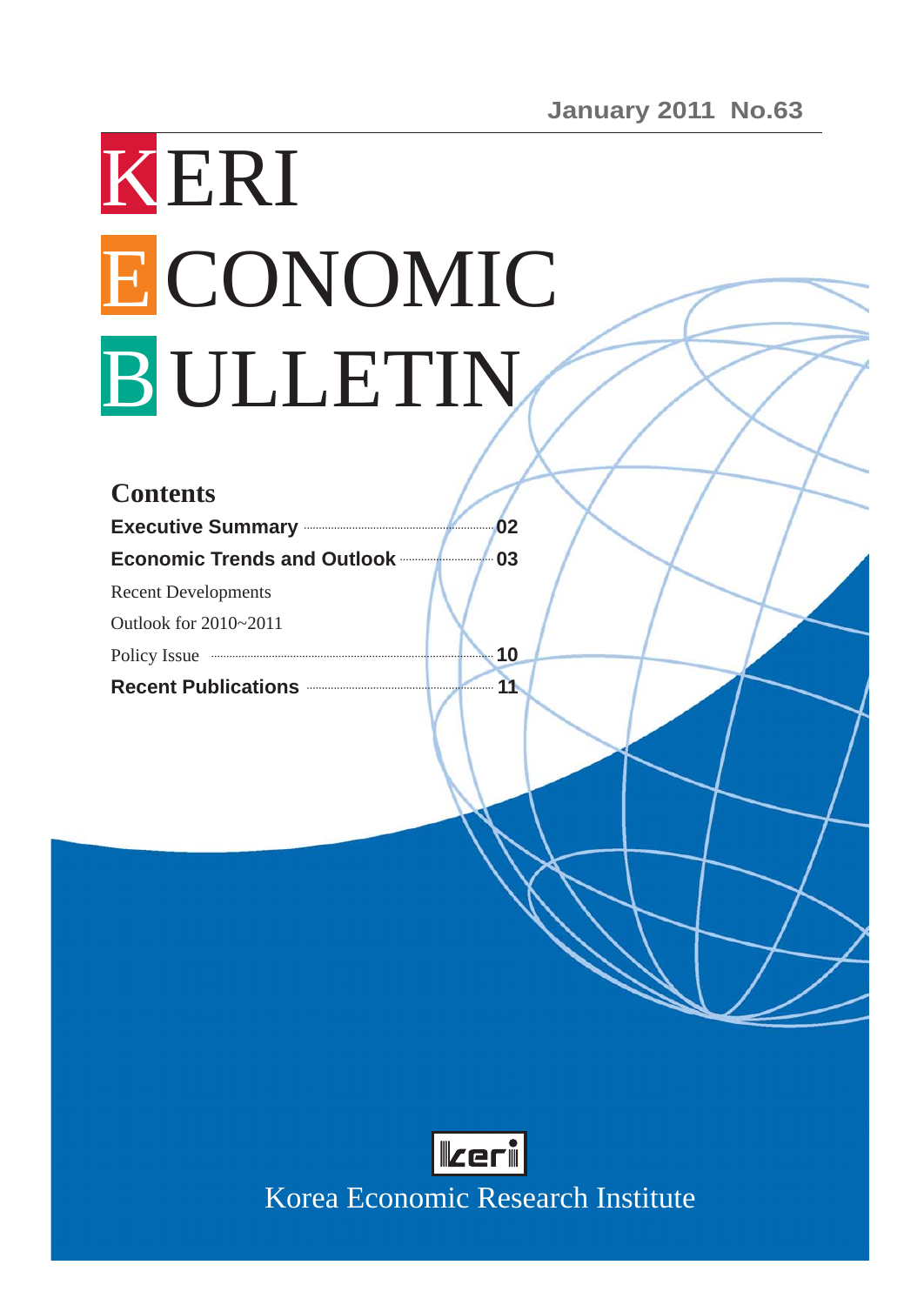# **Executive Summary**

**Korea's Economic Growth for 2011 Projected at 4.1%** 

Major factors that may contribute to slower Korean economic growth in 2011 are U.S. public and private debt adjustment, Europe's fiscal retrenchment, stagnation of the global economic recovery following China's belt-tightening policy and normalization of domestic macroeconomic policy tone.

Considering that the nation's average growth rate over the past 10 years (2001~2010) is 4.2%, however, the projected growth rate of 4.1% for 2011 can be viewed as robust.

Affected by the lessening of economic stimulus effects, interest rate hikes and asset value declines, private consumption may slow but the slowdown is unlikely to be significant owing to improvements in employment and wages in 2010. Facility investment, which showed a high rate of growth of about 23% in 2010, is expected to fall to the 7% level, influenced by mitigation of investment pressure on the heels of sharp investment growth in 2010, slowdown in the economic recovery, interest increases, restructuring, and other factors. The construction investment slowdown is expected to continue in 2011, but is likely to record positive growth owing to the recovery of non-residential and civil engineering construction sectors.

## **Current Account Surplus to Reach US\$14.5 Bil. in 2011**

Export growth may plummet to single digit due to a demand decline following fiscal retrenchment and household debt adjustment in advanced countries, China's conversion to retrenchment, Korea's foreign exchange currency appreciation and intensified competition in export markets. Imports also may slow, affected by the economic and export growth slowdown, but may record higher growth than exports owing mainly to unit price rises. Consequently, the current account surplus is projected to contract to US\$14.5 billion in 2011 from US\$27.3 billion in 2010.

**Consumer Prices to Rise 3.2%, Won/USD Fx Rate to Appreciate to 1,095 Won**

Consumer price growth may show an upward trend, affected by the positive GDP gap, China-originated inflation, increases in domestic public fees, etc., but the trends of a slowdown in international oil price hikes and won currency appreciation are likely to limit consumer price growth. Influenced by global dollar weakening, and increases in base rates, the won-U.S. dollar exchange rate is expected to appreciate gradually, falling below the 1,100 won level.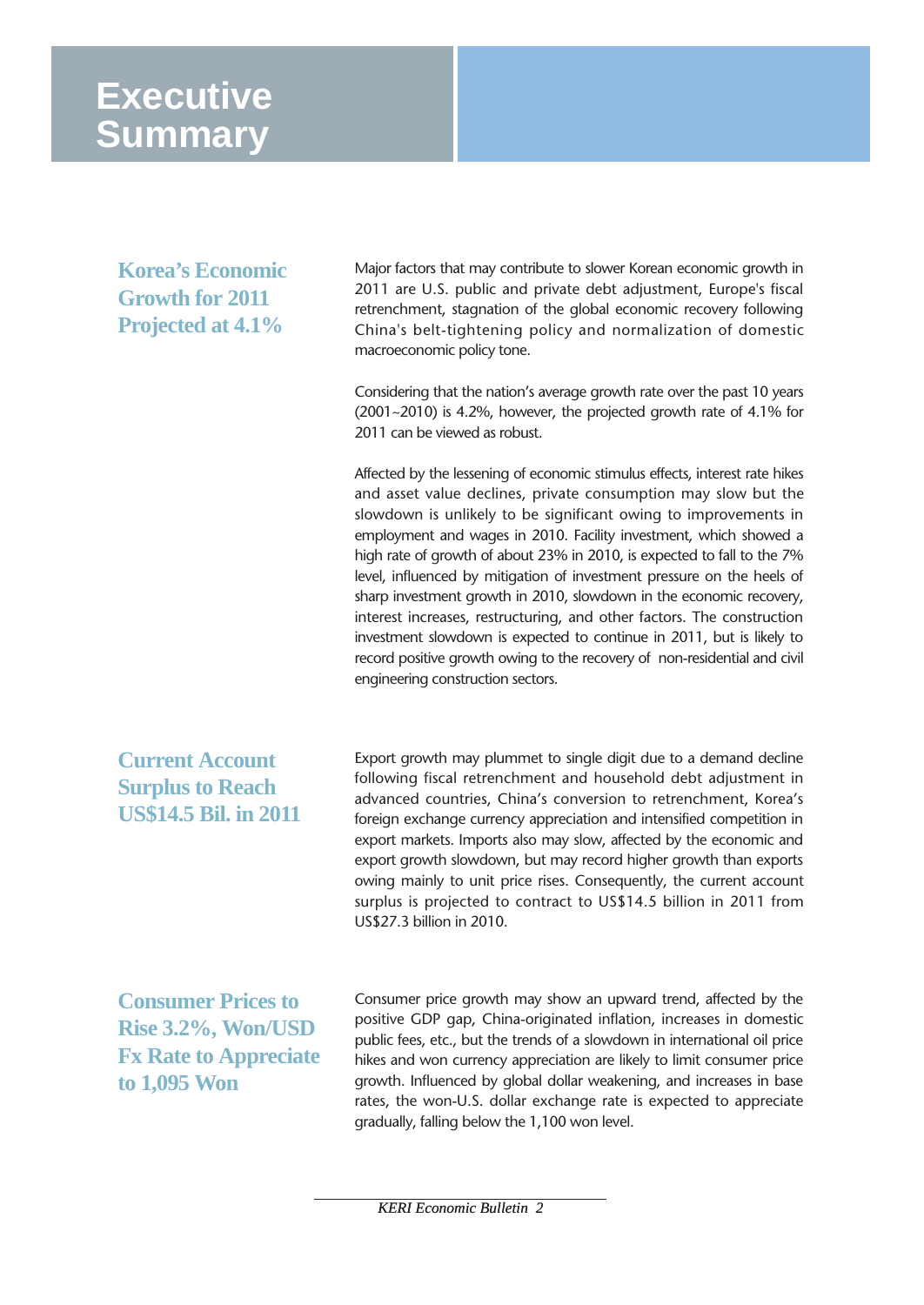# **Economic Trends and Outlook**

# Recent Developments

**GDP Growth Slowed Since 2nd Half of '10**

GDP growth in the third quarter of 2010 fell to 0.7%. Industrial production growth also declined to 10.4% year-on-year down from 13.5% in the third quarter.



#### **GDP Growth and Industrial Production**

**Improvement Trends in Domestic Demand Sector, Consumption, Investment, etc. Weakened** 

With retail sales slowing down, facility investment continued to decline after September 2010. Construction investment posted mild growth in November after four consecutive monthly decreases since in July.



*KERI Economic Bulletin 3*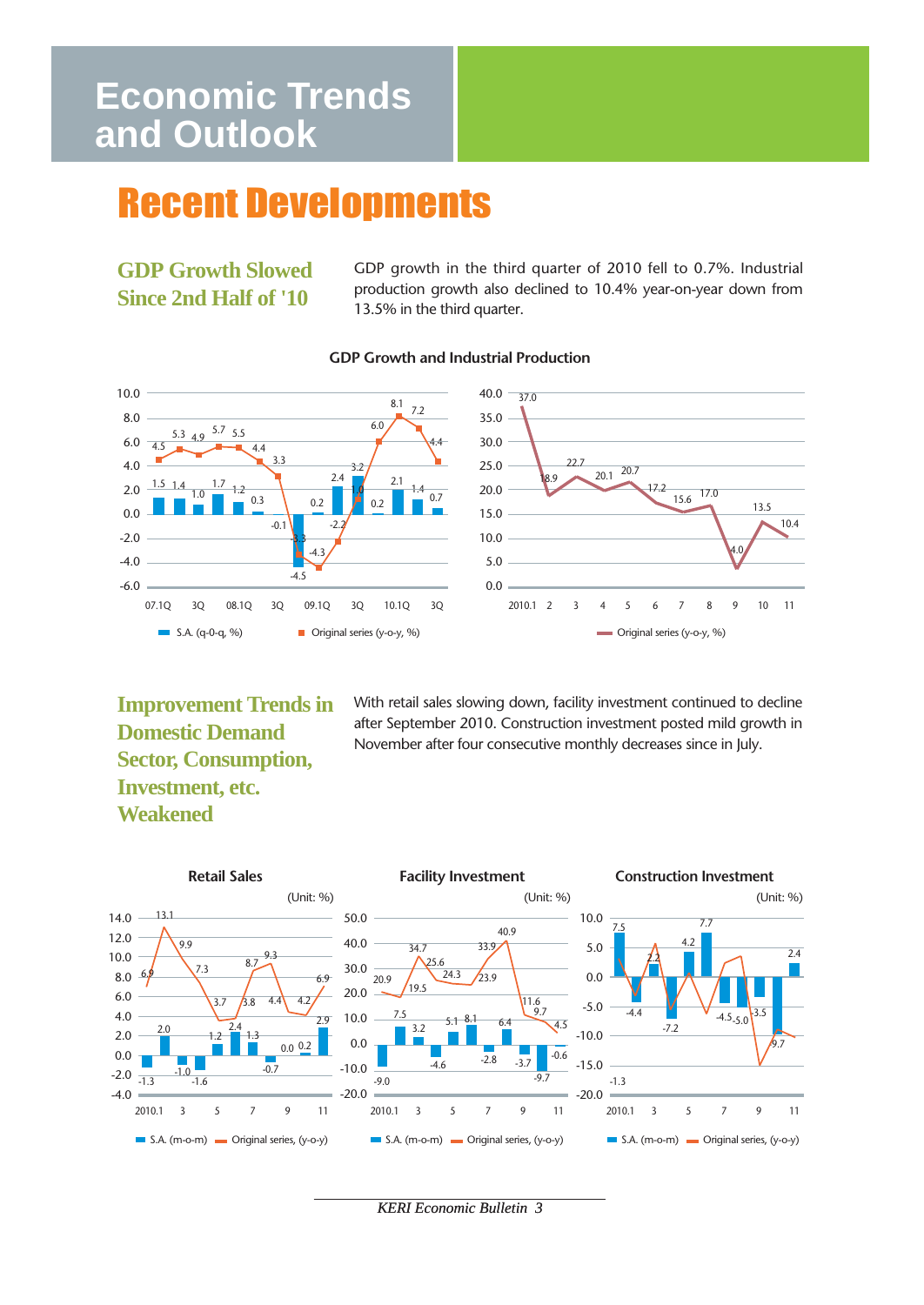**Exports Continued Brisk Performance But Current Account Surplus Reduced Due to Import Growth Outpacing Export Growth**  Exports grew 24.0% in the fourth quarter from 23.6% in the third quarter, while imports increased 25.1% in the fourth quarter. With an expanded service balance deficit offsetting the significant surplus in the commodity balance, the current account surplus contracted.



#### **Exports, Imports and Current Account Balance**

|                             | 2009   | 2010                               |        |           |        |                                                  |
|-----------------------------|--------|------------------------------------|--------|-----------|--------|--------------------------------------------------|
|                             |        | $1-11$ 1/4 2/4 3/4 Oct.            |        |           |        | $1 - 11$                                         |
| Current Account 320.8 327.9 |        |                                    | 2.6    | 85.7 94.1 |        | 250.6                                            |
| Commodity                   |        | 356.8 378.7 47.9 121.8 122.9 379.9 |        |           |        |                                                  |
| Service                     |        |                                    |        |           |        | $-51.3$ $-66.4$ $-42.0$ $-21.1$ $-32.2$ $-108.8$ |
| Income                      | 18.0   | 22.8                               | 5.5    | $-10.1$   | 13.0   | 8.0                                              |
| Transfer                    | $-2.7$ | $-7.1$                             | $-8.7$ | $-5.0$    | $-9.5$ | $-28.4$                                          |

## **Consumer Prices Rose Slightly**

Influenced by the weakening of sharp price increases in farm, livestock and fishery products, consumer inflation eased somewhat. However, expansion in the 3% range continued in November and December.



*KERI Economic Bulletin 4*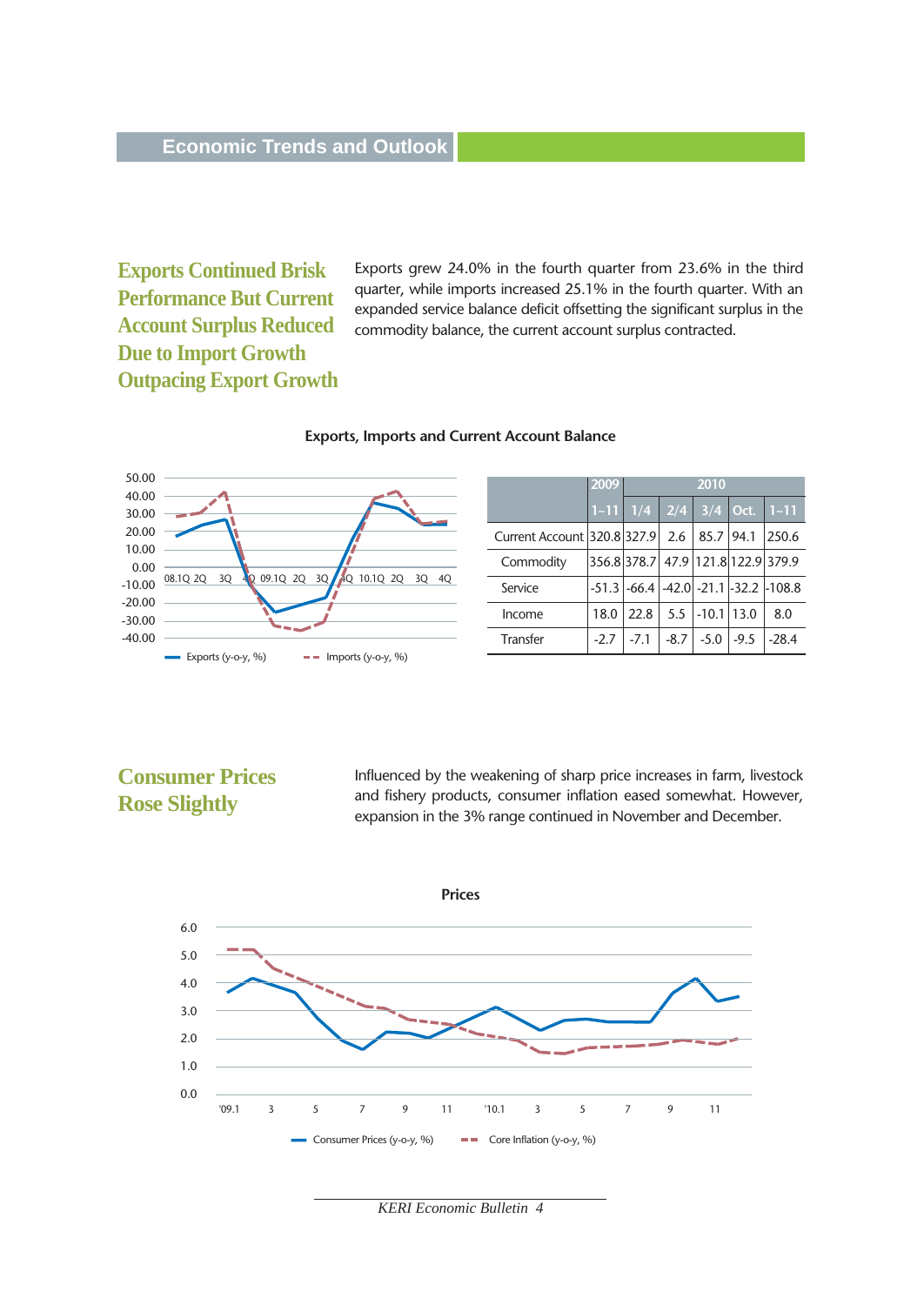## **Signs of Employment Recovery Slowdown**

Employment growth declined to 310,000 in October-November from 433,000 in the second quarter. And the ratio of youth employment (15~29 years old) also dropped to 15.9% in October-November from 16.4% in the second quarter.

#### **Employment**



| <b>Ages</b> | $15 - 29$ | $30 - 39$ | $\parallel$ 40~49 50~59 |      | $60-$ |
|-------------|-----------|-----------|-------------------------|------|-------|
| 2010.1/4    | 17.0      | 25.1      | 27.9                    | 19.8 | 10.2  |
| 2/4         | 16.4      | 24.2      | 27.3                    | 20.0 | 12.0  |
| 3/4         | 16.5      | 24.1      | 27.2                    | 20.1 | 12.1  |
| Oct.-Nov.   | 15.9      | 24.3      | 27.4                    | 20.5 | 11.9  |

## **Market Interest Rates Up Slightly Due to Base Rate Hike**

Market interest rates, which had shown a downward trend due to foreigners' expanded investment in bonds, rose slightly following a base rate increase in November.

# **Won-U.S. Dollar Fx-Rate Depreciates Slightly Since November**

The won-U.S. dollar exchange rate continued to appreciate early in the fourth quarter, caused by weakening of the U.S. dollar, economic recovery, domestic base rate increase, trade balance surplus, and other factors. Due to the financial crisis in Europe, North Korea risk, etc., however, the exchange rate depreciated slightly in November.



*KERI Economic Bulletin 5*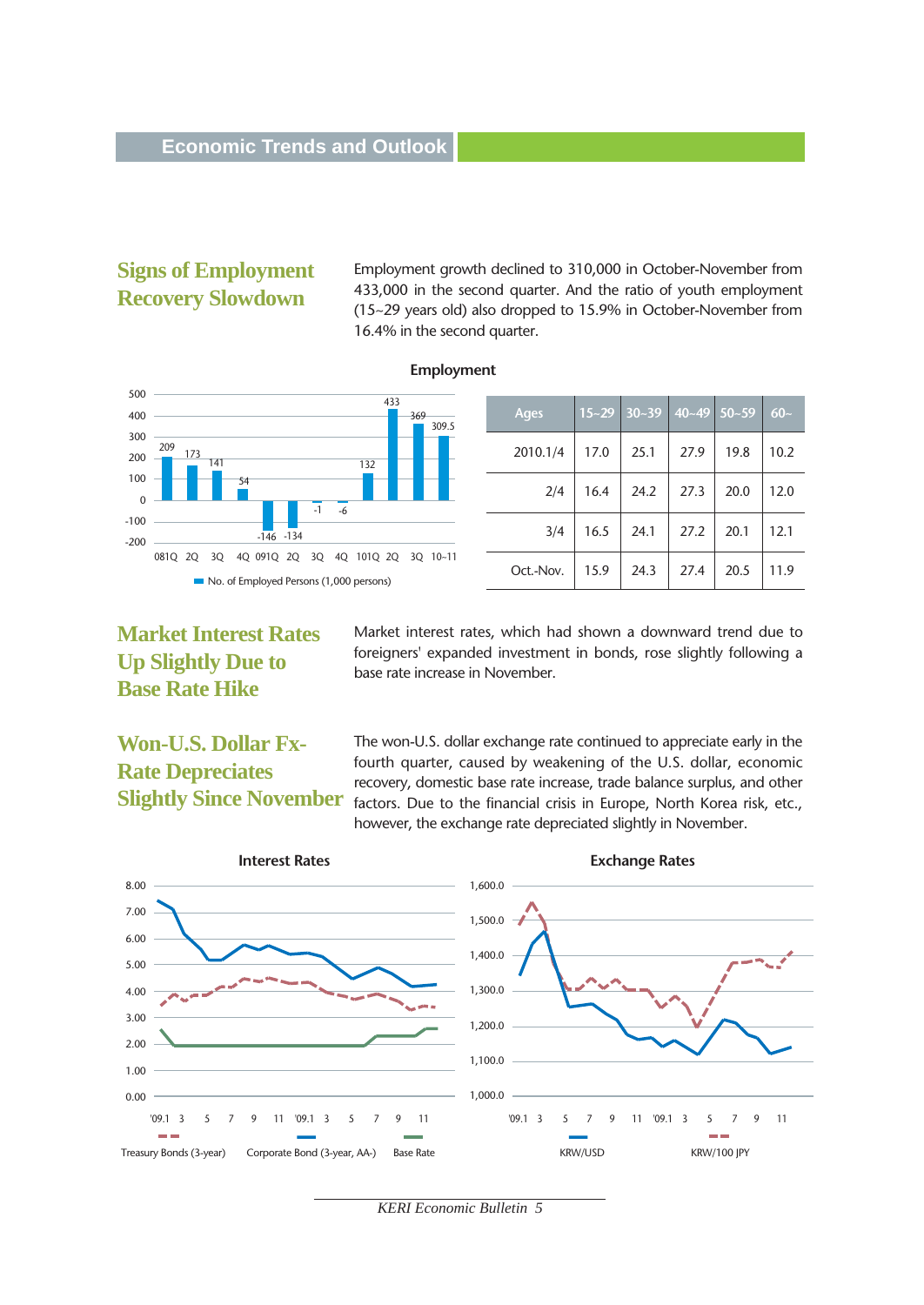**Economic Trends and Outlook**

# Outlook for 2010~2011

# **1. Internal and External Environments**

| <b>Growth of World</b><br><b>Economy to Slow in</b><br>2011                                    | In 2011, advanced countries may not be able to easily escape the<br>economic slowdown as they are facing uncertainties associated with<br>financial reform in addition to reduction of public debt as well as<br>adjustment of household debts. In the case of developing countries,<br>considering their heavy dependence on external demand, economic<br>growth slowdown is also expected to be unavoidable due to a decline<br>in trade volume.                                      |
|------------------------------------------------------------------------------------------------|-----------------------------------------------------------------------------------------------------------------------------------------------------------------------------------------------------------------------------------------------------------------------------------------------------------------------------------------------------------------------------------------------------------------------------------------------------------------------------------------|
| <b>International Oil Price</b><br>in 2011 Projected at<br>USD85/bbl.                           | International oil prices may rise, affected by demand growth in<br>emerging countries, increases in global liquidity and other factors.<br>However, the delay in the economic recovery of advanced countries<br>and retrenchment trends of emerging countries, including China, will<br>be factors in curbing oil demand.                                                                                                                                                               |
| <b>U.S. Dollar to Grow</b><br><b>Slightly Stronger vs.</b><br><b>Yen &amp; Euro</b>            | The global U.S. dollar weakening trend will continue due to a<br>slowdown in U.S. economic growth in 2011 and the U.S.<br>government's preference for a weaker dollar. However, the U.S. dollar<br>is expected to be slightly stronger against the currencies of the EU and<br>Japan, which are likely to post comparatively slower economic growth.                                                                                                                                    |
| <b>Economic Stimulus</b><br><b>Potential to Weaken in</b><br><b>Internal Environment</b>       | Fiscal consolidation may continue, including compilation of the budget<br>bill for 2011 to comprise more revenues than total expenditures, and it<br>will also be unavoidable to increase base interest rates from the<br>perspective of normalizing the rates compared with fundamentals such<br>as the economic growth rate. Taking into account the declining<br>growth trend and the pace of inflow of overseas capital, however, base<br>interest rates are likely to be adjusted. |
| <b>Internal Environment:</b><br><b>North Korea Risk May</b><br><b>Persist in the Long Term</b> | As the North Korean shelling of Yeonpyeongdo was a ground attack<br>and the attitude of the countries concerned has been very resolute so<br>far, an exit strategy for resolution of the situation may not be easily<br>found.                                                                                                                                                                                                                                                          |

| <b>Exogenous Variables</b> | Unit          | 2010 | 2011 |
|----------------------------|---------------|------|------|
| China's Growth             | $\frac{0}{0}$ | 10.5 | 9.5  |
| Japan's Growth             | $\%$          | 2.8  |      |
| U.S. Growth                | $\%$          | 2.6  |      |
| Dubai Oil Price            | US\$/bbl.     | 78.3 | 85.0 |
| Base Rate (end of year)    | $\%$          | 2.50 | 3.00 |

#### **Key Assumptions for Projections**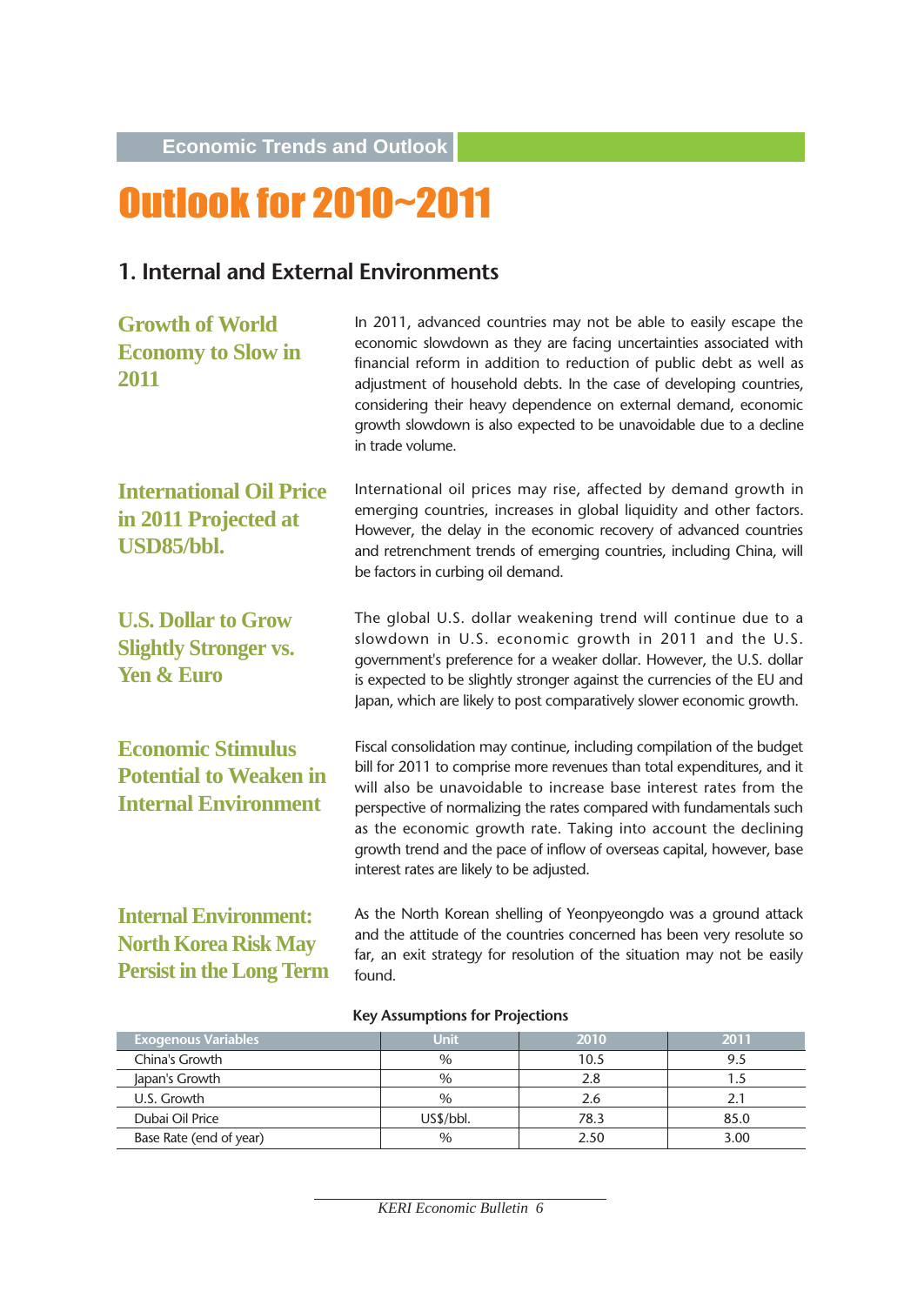**Economic Trends and Outlook**

# Outlook for 2nd Half of 2010~2011

## **Outlook for Korean Economy (2010~2011)**

**Growth: 6.1% (2010)**  $\rightarrow$  4.1% (2011)

The Korean economy is expected to slow in 2011 due to sluggishness in the recovery of domestic demand caused by implementation of measures to normalize fiscal and monetary policies, slowdown of export growth following poorer economic growth in major countries and the end of base effects in the wake of high growth in 2010. Nevertheless, the projected growth is appraised as being at a level close to the potential growth rate. Korea's annual average growth for the past 10 years (2001~2010) was 4.2%.

**Private Consumption: 4.2**% (2010)→3.8<sup>%</sup> **(2011)** 

Affected by lessening of economic stimulus effects, interest rate hikes, asset value declines, and other factors, private consumption is expected to slow. Owing to employment and wage improvements in 2010, however, the slowdown is likely to be mild.

**Construction Investment: -1.1%**  $(2010) \rightarrow 0.6\%$  (2011) As the SOC budget for 2011 is to be compiled at an amount less than that in 2010 amid sluggishness in the private construction sector, growth in the public construction sector is also projected to be limited.

**Facility Investment: 23.4% (2010)→7.6% (2011)** 

Facility investment is likely to slow significantly amid declines in global economic conditions in addition to weaker investment pressure following the sharply increased facility investment in 2010. Facing interest rate hikes and restructuring, small and medium enterprises (SMEs) in particular, are expected to reduce investments sharply.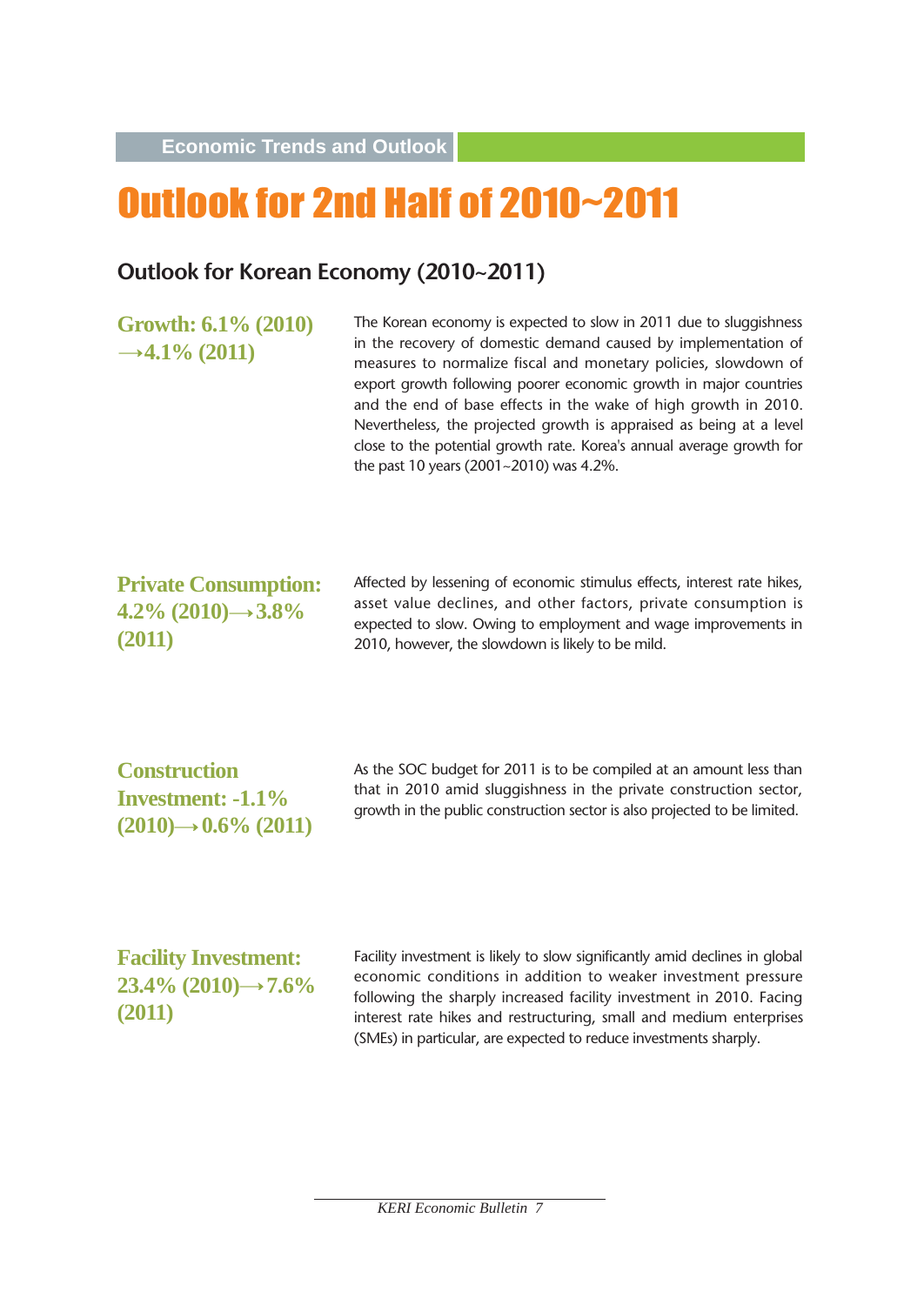## **Current Account: US\$27.3 Bil. Surplus**  $(2010) \rightarrow US$14.5$  Bil. **Surplus (2011)**

Due to expansion of the gap between import and export growth trends and an increase in the service balance deficit, the current account surplus is expected to contract. Exports will slow to single-digit growth due to fiscal retrenchment and adjustment of household debt in advanced countries, China's adjustment of economic conditions, won-U.S. dollar foreign exchange rate appreciation and intensification of competition in export markets. Influenced by the economic growth slowdown, imports also may slow, but will post a higher growth rate than exports due to the foreign exchange rate appreciation and unit price increases. Meanwhile, the service account balance is expected to continue a deficit, affected by low productivity in the domestic service industry and exchange rate appreciation.

**Consumer Prices: 2.9%**  $(2010) \rightarrow 3.2\%$  (2011)

Consumer prices are expected to grow 3.2% in 2011 similar to 2.9% in 2010. With economic growth maintaining the potential growth level, price pressure from the demand side is likely to be mild. Moreover, price pressure from the supply side is also expected to be low due to slight increases in international oil prices, won currency appreciation, and other factors.

**Market Interest Rates:**  $4.7\%$  (2010) $\rightarrow$  4.9% **(2011)** 

Affected by base rate increases, market interest rates are expected to rise, but the level and speed will be limited. The fact that price push pressures are not great and that the inflow of foreigner funds for investment in bonds is likely to continue will serve as factors to limit market interest rate hikes.

**Won-U.S. Dollar Fx Rate: 1,156 (2010) 1,095 (2011)**

The won-U.S. dollar exchange rate is expected to appreciate due to the current account surplus from the demand side and the supply of more U.S. dollars continuing with increases in the inflow of foreign capital amid a global dollar weakening trend.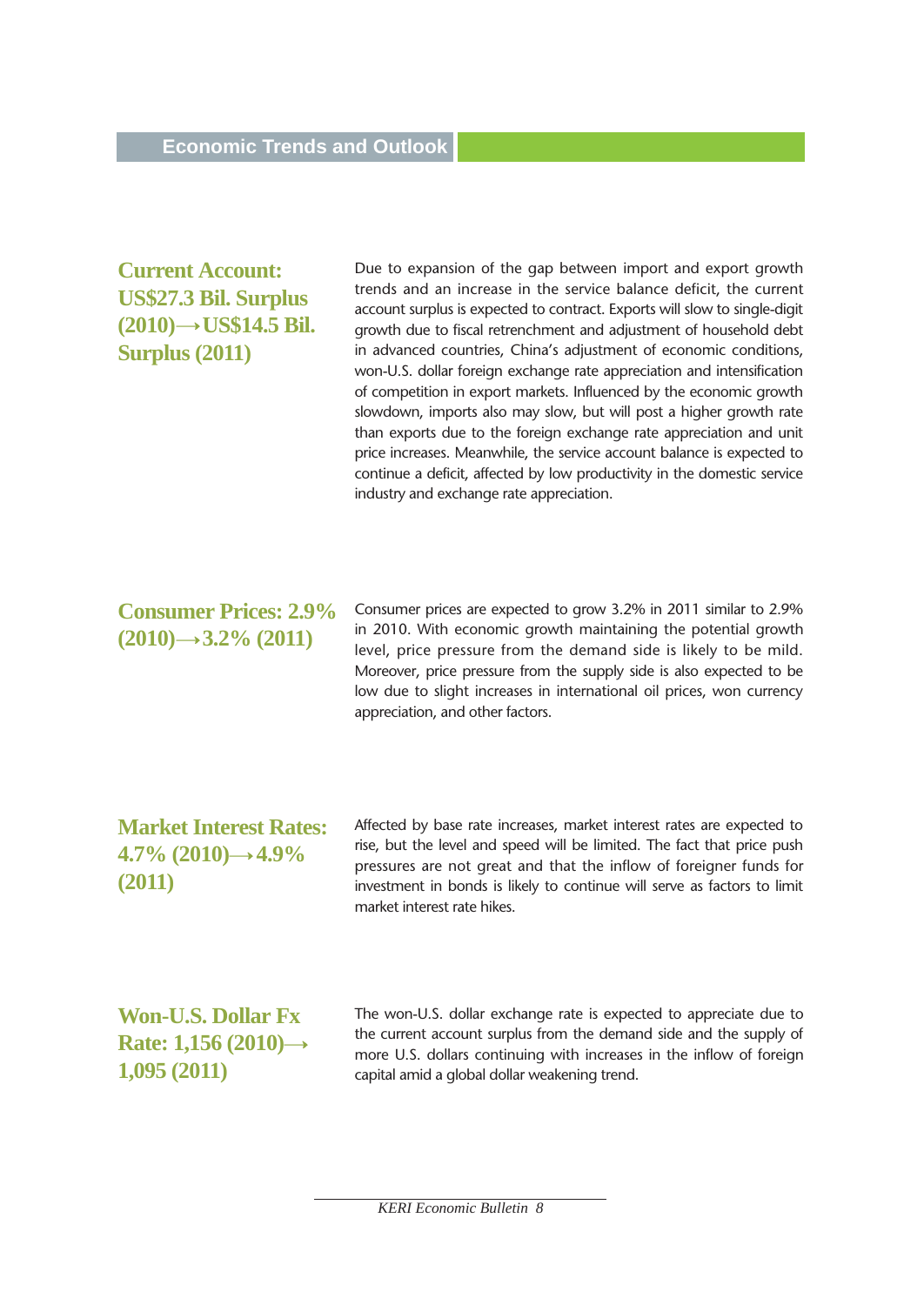# **Economic Trends and Outlook**

|                                 |          |         |         |         |         |                                    |         | (Unit: y-o-y, %, US\$100 million) |
|---------------------------------|----------|---------|---------|---------|---------|------------------------------------|---------|-----------------------------------|
|                                 | 2010     |         | 2011    |         |         |                                    |         |                                   |
|                                 | Year     | 1/4     | 2/4     | 3/4     | 4/4     | $\overline{1}$ st H $\overline{1}$ | 2nd H   | Year                              |
| <b>GDP</b>                      | 6.1      | 3.8     | 3.7     | 4.3     | 4.8     | 3.7                                | 4.5     | 4.1                               |
| $(SA, q-o-q, %)$                |          | 1.1     | 1.3     | 1.3     | 1.0     | 2.0                                | 2.4     |                                   |
| <b>Private Consumption</b>      | 4.2      | 3.6     | 3.7     | 3.8     | 4.0     | 3.6                                | 3.9     | 3.8                               |
| <b>Construction Investment</b>  | $-1.1$   | $-0.1$  | 0.5     | 0.6     | 1.2     | 0.2                                | 0.9     | 0.6                               |
| <b>Facility Investment</b>      | 23.4     | 7.7     | 7.2     | 6.9     | 8.5     | 7.4                                | 7.7     | 7.6                               |
| <b>Consumer Prices</b>          | 2.9      | 3.3     | 3.3     | 3.1     | 3.1     | 3.3                                | 3.1     | 3.2                               |
| <b>Current Account</b>          | 273.4    | 4.5     | 55.2    | 50.3    | 35.0    | 59.6                               | 85.3    | 144.9                             |
| Commodity                       | 415.7    | 43.2    | 104.8   | 95.6    | 79.0    | 148.0                              | 174.6   | 322.6                             |
| Exports (BOP Base)              | 4621.6   | 1120.0  | 1286.4  | 1284.6  | 1364.2  | 2406.3                             | 2648.8  | 5055.1                            |
| Growth (%)                      | 29.0     | 10.5    | 9.4     | 8.8     | 9.0     | 9.9                                | 8.9     | 9.4                               |
| Imports (BOP Base)              | 4205.9   | 1076.7  | 1181.6  | 212.0   | 1285.3  | 2258.3                             | 2474.2  | 4732.5                            |
| Growth (%)                      | 31.3     | 11.5    | 12.1    | 12.4    | 13.9    | 11.8                               | 13.2    | 12.5                              |
| Service & Others                | $-142.4$ | $-38.8$ | $-49.6$ | $-45.4$ | $-43.9$ | $-88.4$                            | $-89.3$ | $-177.7$                          |
| Fx Rate (Avg. KRW/USD)          | 1155.8   | 1110.0  | 1100.0  | 1090.0  | 1080.0  | 1105.0                             | 1085.0  | 1095.0                            |
| Corp. Bonds Yield (3-year, AA-) | 4.7      | 4.4     | 4.9     | 5.1     | 5.2     | 4.7                                | 5.2     | 4.9                               |
| Unemployment Rate (%)           | 3.7      | 4.2     | 3.5     | 3.5     | 3.4     | 3.9                                | 3.5     | 3.7                               |

#### **Outlook for Korean Economy (2010~2011)**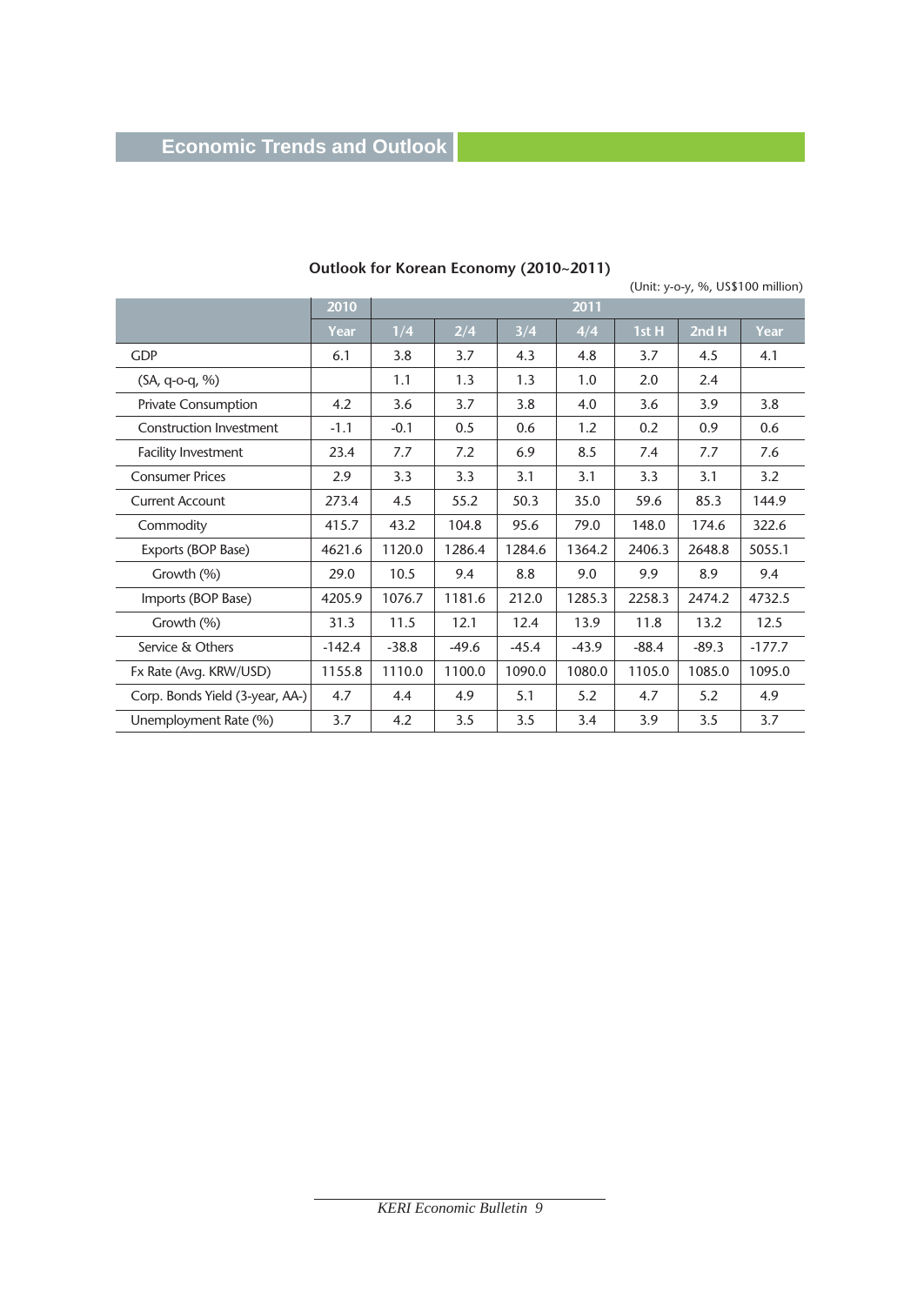# Policy Issue:

Prospects of Future North Korean Provocations and Response Direction

**Prospects of North Korea's Provocations Toward South Korea in 2011**

North Korean provocations are expected to take more sophisticated forms. For the time being, North Korea is likely to concentrate on manipulating dissociations in South Korea, including peace offensives and maneuvers. There is also a possibility that it may conduct nuclear and medium & long-range missile tests. Even the possibility that North Korea may attempt landing operations and attacks to occupy four islands and nearby small islands in the West Sea can not be excluded. The level of North Korea's provocations may possibly be curbed and eased through South Korea's firm stance, strong Korea-U.S. alliance, response of the international community, etc.

**Prospects for International Political Situation in Northeast Asia Surrounding the Korean Peninsula** 

Considering that the conflicting relationships of superpowers in Northeast Asia are structural and based on fundamental causes, the conflicts related to the North Korea issue may spread all the more. It seems that the United States is pursuing the possibility of cooperation with China in order to prevent the situation on the Korean peninsula from worsening into conflicts, while encouraging the six-party talks and dialogue between the two Koreas. As China believes that its 'Security Interests' with North Korea are more important than its 'Economic Interests' with South Korea, it is expected to continue its 'North Korea Support Policy.' As for issues associated with the Korean peninsula, Japan will maintain its stance of supporting South Korea, and Russia is likely to employ an equidistant diplomacy toward the two Koreas.

**Countermeasures Against Expected North Korean Provocations**

Necessary countermeasures against North Korea's strategies for dissociation and collapse of South Korean society include cutoff of support for the forces following North Korea among South Korean citizens' societies and political circles and their advancement of conspiracy theories; precise analysis of North Korea's real intentions and attitudes and strengthened publicity toward the public; maintenance of a strong and clear North Korea policy tone; etc. To block North Korea's military provocations, South Korea needs to deliver the message to North Korea that it will respond strongly to any provocations as well as declaring the fact clearly to the international community.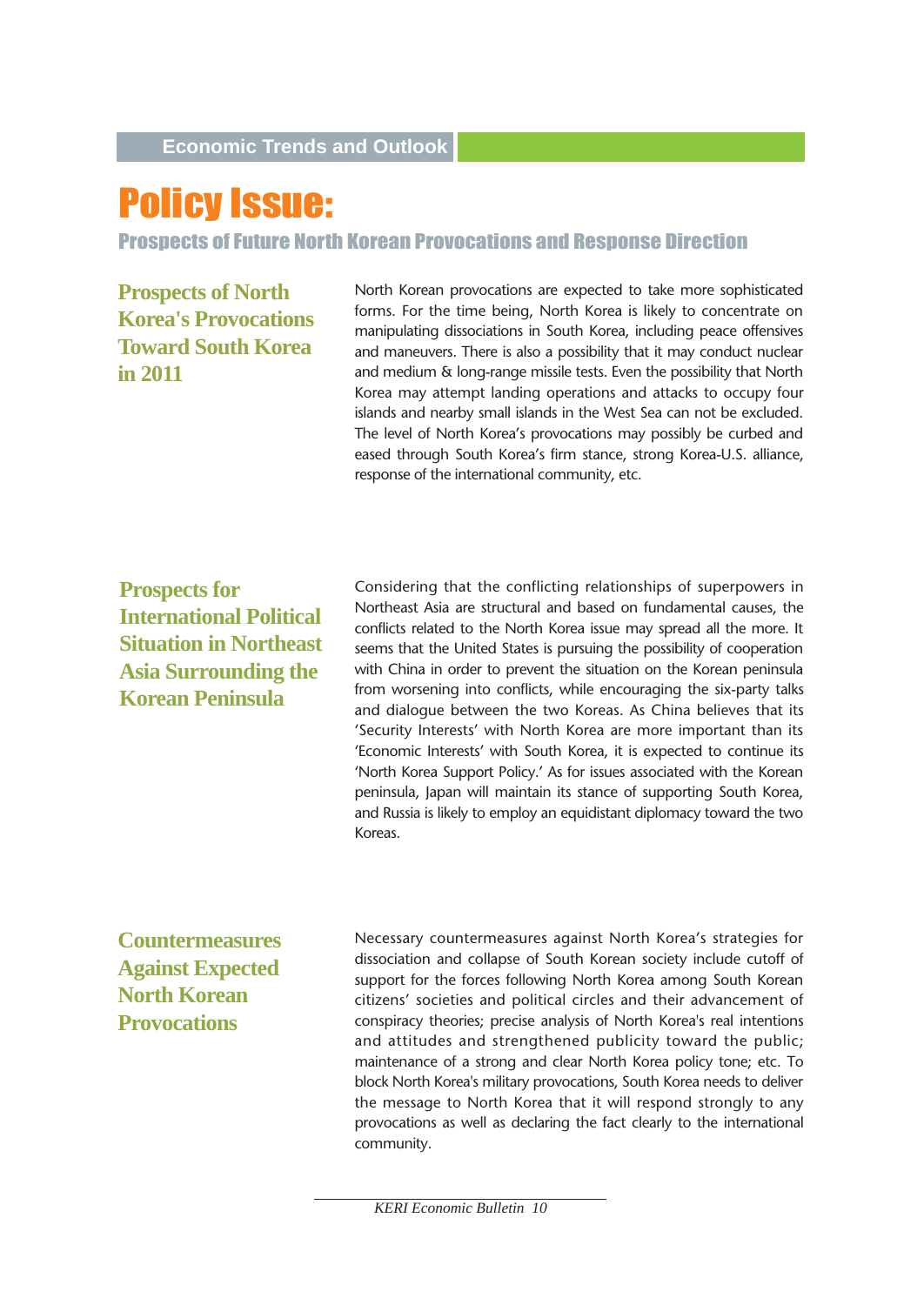# **Recent Publications**

# **An Analysis on Relevant Market Delineation**

Research Monograph 10-07 Kim, Hyun Jong

Using Salrop(1979)'s spacial model, this research examines how the technical convergence affects the market equilibrium and SSNIP test, the measure method for delineating the relevant market. We show that, as the convergence progresses, the number of firms shrinks in the market and the SSNIP test allows wider ranges for the relevant market. This implies that the governmental agency are misled to test the market definition if it fails to calculate the demand divergent ratio with the convergence level. Therefore this report suggests to replace the higher price changes from the current 5-10% level for the SSNIP test on high-tech industries. Additionally, this paper studies that the critical analysis criterion for the asymmetric multi-sided market competition case. We suppose the platform competition where the platform 1 sells in the market A, B and C while the platform 2 sells in A and B. The results show that the actual loss of the platform 1 is bigger than one of platform 2. This implies that the asymmetry of actual losses appears in the asymmetric multisided market competition. On the other hand, we explain what affects to the relevant market delineation of the cluster market.

# **A Critical Survey of Corporate Governance Research**

Research Monograph 10-08 Kim, Hyun Jong

After the studies of Rafael La Porta, Florencio Lopez-de-Silanes, Andrei Shlifer and Robert Vishny(hereafter LLSV), it is considered that the common law system may protect investors and improve the corporate governance, and therefore it is superior to civil law system for the corporate governance. However, this study shows that the legal origin theory explains only a few aspects of corporate governance, and modern politics is an alternative explanation for divergent ownership structure and differing depths of securities markets in the developed countries. Roe(2006) explains that nearly every core civil law nation suffered military invation and occupation in the twentieth century, while no core common law nation collapsed under that kind of catastrophe. Therefore, this study insists that, in order to analyze the general studies on corporate governance, researchers must concern not only legal system but also government's interruption, political positions of people, the degree of labor protection, tax systems on dividends, competition policies and regulation systems. Additionally, this study shows some implication to Korean corporate governance issues.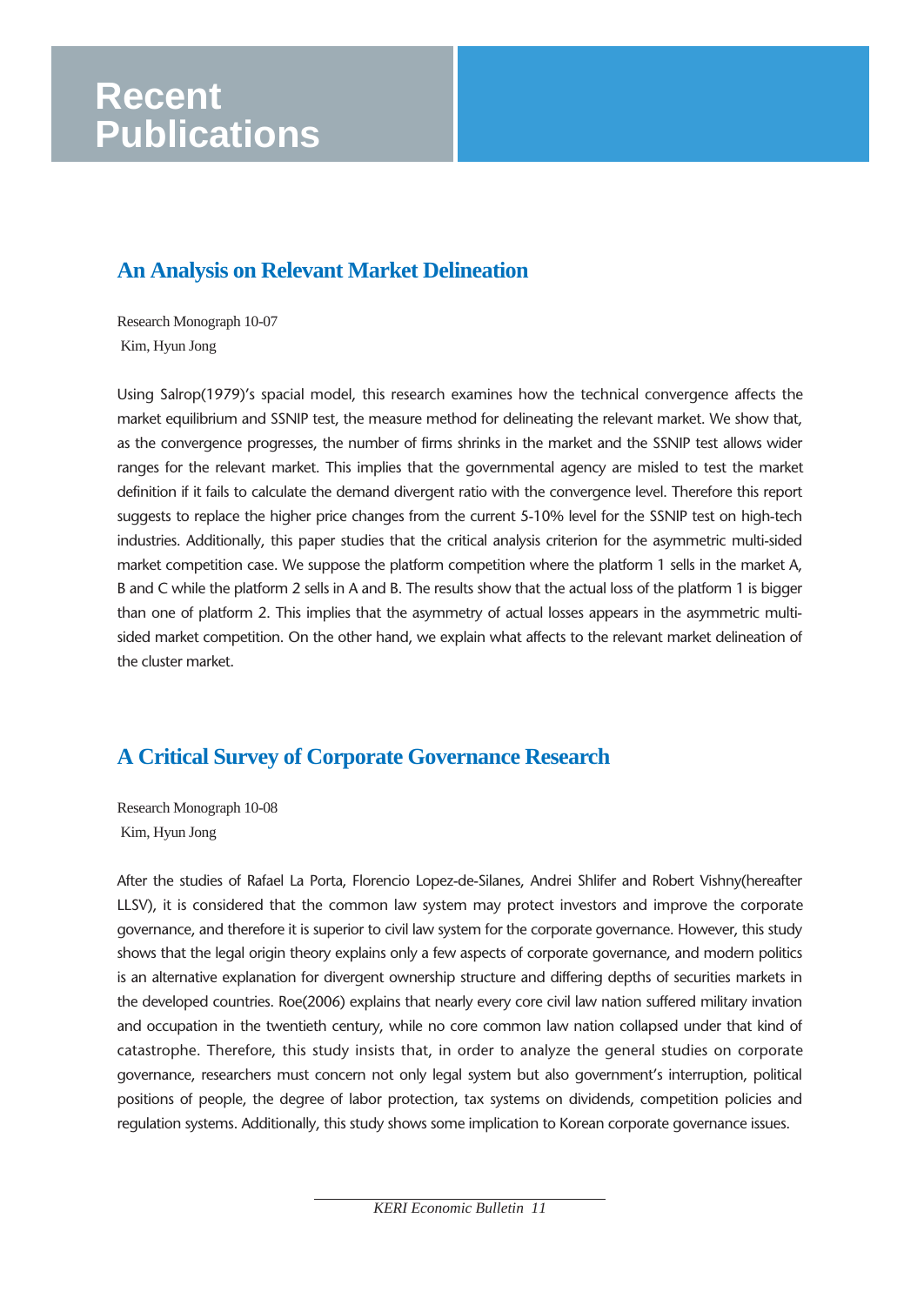### **Recent Publications**

## **Why Libertarianism Again: A Reply to the Criticisms on Capitalism and Free Market After the 2008 Global Financial Crisis**

Research Monograph 10-09 Kim, Yisok

This paper addresses and retorts those five criticisms and one suggestion by the Korean critics on capitalism and free market, that are raised after the Global Financial Crisis of 2008. In examining and analyzing them, we draw our logic and inspiration mainly from Austrian economists, especially Ludwig von Mises, Friedrich Hayek, and Murry Rothbard. We have found, in sum, that their attacks on free market is not logically well founded, and that their suggestion for policy-regime change will not solve but aggravate those social problems, the cause of which the critics allegedly attribute mainly to the libertarian ideas.